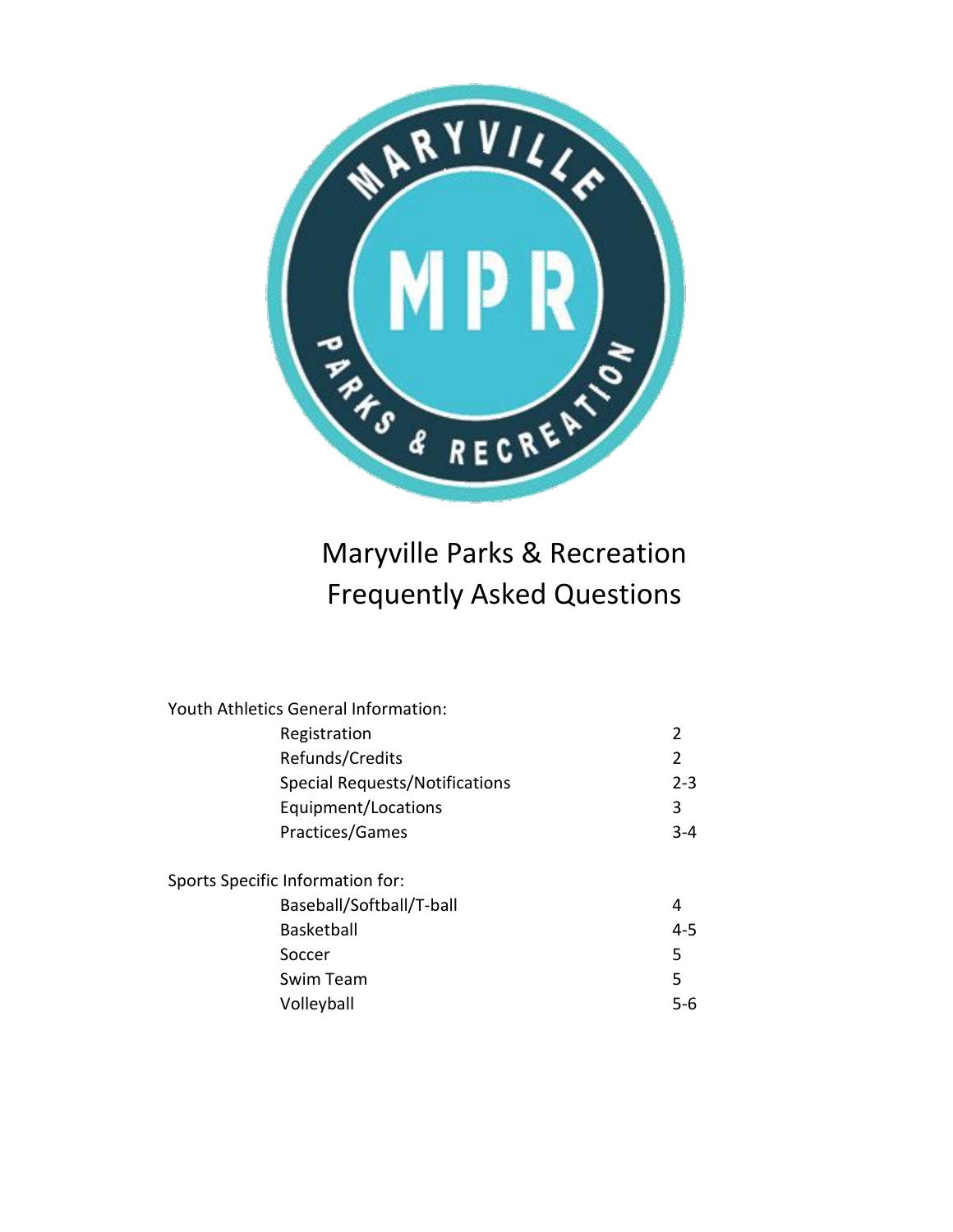## **Maryville Parks and Recreation Youth Athletic Frequently Asked Questions**

## **Registration**

- How do I find out when registration begins for a program?
	- $\checkmark$  Participants and guests are encouraged to sign up for text & email alerts to get up-todate information from Maryville Parks & Recreation (MPR). You will have the option to receive alerts about upcoming sports, programs, registrations, cancellations and much more. You can select which programs you receive alerts on, such as Youth Registrations or more specific programs such as Youth Volleyball. To sign up for text alerts or social media links go to our website at [www.maryville.org/mpr](http://www.maryville.org/mpr) (icon links can be found at the bottom of the page).
	- $\checkmark$  MPR will also use social media such as Facebook, Instagram and Twitter. On a quarterly basis MPR shares its Activity Calendar with local schools. The Monthly Activity Calendar can also be found on our website [www.maryville.org/calendar](http://www.maryville.org/calendar.aspx?categoryid=9935&id=42690&catid=506)
	- $\checkmark$  All athletic programs will have a 3-week registration process. MPR will offer an Early Bird Discount of \$15 for youth programs during the first week. The remaining two weeks of registration will be at regular price.
- How do I register my child for a program?
	- $\checkmark$  Registration forms may be found on the MPR website under the Calendar tab [www.maryville.org/calendar](http://www.maryville.org/calendar.aspx?categoryid=9935&id=42690&catid=506) or can be filled out at the Front Desk of the Maryville Community Center.
	- $\checkmark$  Registration for the majority of MPR programs may be done in person, online, or over the phone. However, some programs require in person registration such as Private and Group Swim Lessons. Registration limitations will be noted on marketing efforts.
- What if I miss the registration deadline? Can I still sign my child up?
	- $\checkmark$  You have the option of placing your child on a waiting list. MPR will contact you if we have additional spaces become available for the program. Payment will not be accepted until we know if additional space is available.

#### **Refund/Credits**

- What if my child can no longer participate in the program after I've signed them up? Can I get a refund or credit to my account?
	- $\checkmark$  Refunds/Credits will be based on the time of notification in order to determine if a full/partial or no refunds will be awarded. Programs that provide participant uniforms may only refund partial amounts if uniform orders have already been made.

#### **Special Requests/Notifications**

- Am I allowed to coach my child's team?
	- $\checkmark$  MPR is happy to have volunteers coach and assistant coaches for activities. Coaches will be selected on a first come first service bases.
- May I request my child be on a certain team or with a friend?
	- $\checkmark$  MPR does its' best to distribute participants as evenly as possible based on age, grade, height, skill level and gender in co-ed programs.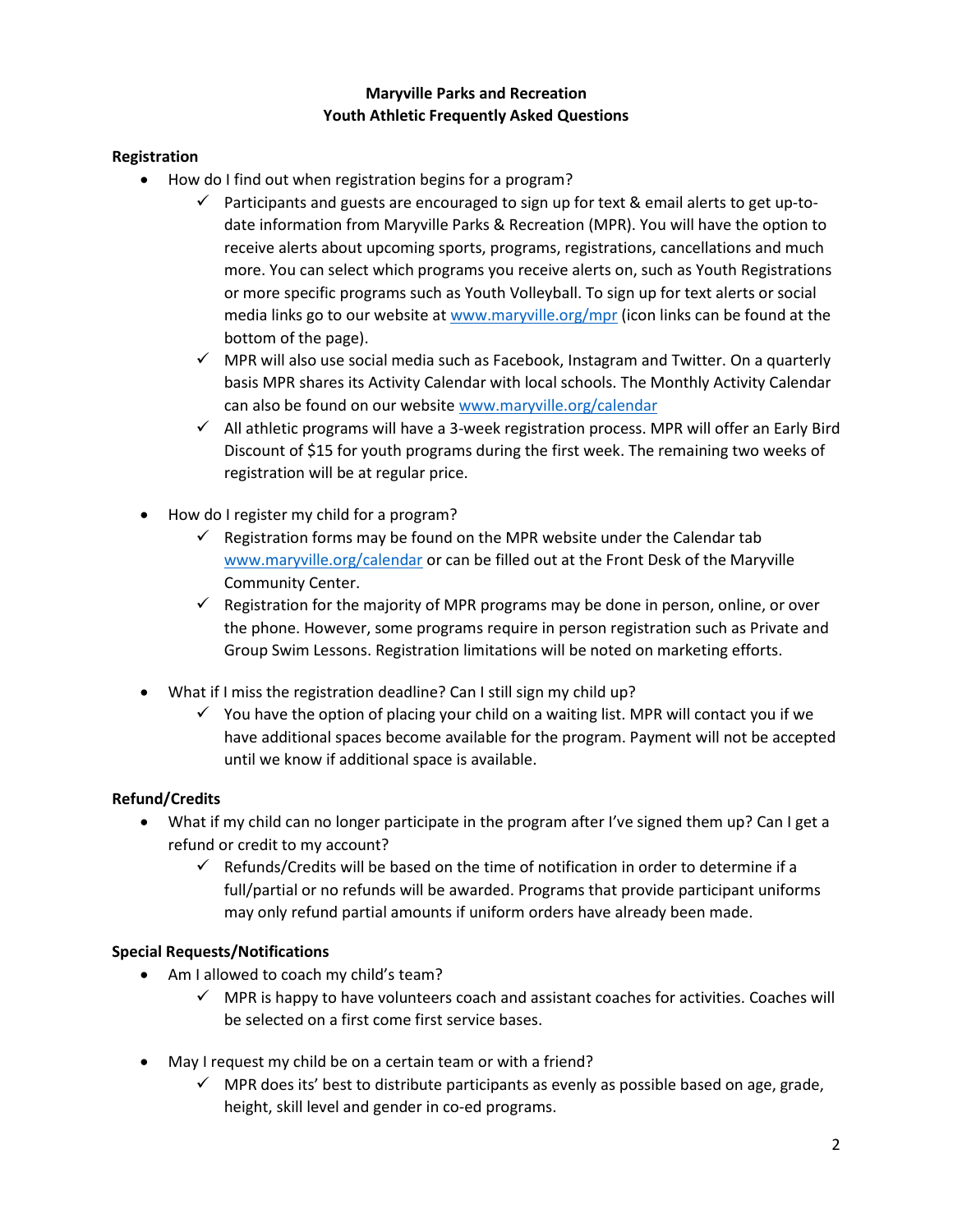- $\checkmark$  You may make a request however there are no guarantees that they will be granted, based on various circumstances.
- Can my child play up a level?
	- No, all participants will play in the age/grade appropriate levels. MPR reserves the right to combine divisions if needed based on program availability.

## **Equipment/Locations**

- What equipment/clothing does my child need for the sport?
	- $\checkmark$  There are certain items per sport you will need however, all sports will need a t-shirt, shorts/sweatpants and athletic shoes for practice, except Swim Team.
	- $\checkmark$  Additional equipment will be need for the following sports:
		- **Baseball/Softball** a ball glove (bat and cleats are optional)
		- **Basketball** clean athletic shoes
		- **Soccer/Futsal** shine guards (soccer cleats are optional for outdoor soccer)
		- **Swim Team** swimming suit, towel (goggles, swim caps, team swimsuit optional)
		- **Volleyball** knee pads
- Can my child bring their own equipment?
	- $\checkmark$  Yes, however we provide Coaches a majority of sports specific equipment to use during practices/games. MPR will not be responsible for personal equipment getting damaged during the program.
- Where will the programs be located?
	- MPR has several facility locations and depending on the program depends where it will be held.
		- **Baseball/Softball/T-Ball** Donaldson Westside Park and Beal Park
		- **Basketball/Volleyball/Futsal** (indoor soccer) Maryville Community Center
		- **Soccer** (outdoor) Donaldson Westside Park
		- **Swim Team**  Maryville Aquatic Center located in Beal Park

#### **Practices/Games**

- How will I be notified what team my child will be on and when practices/games are?
	- $\checkmark$  After the coaches meeting and within 2 weeks after the registration deadline participants/parents will be notified (usually by phone) who their coach will be and what team they are on as well as when the first practice/game will be.
- What happens if my child misses a practice?
	- $\checkmark$  Please notify your coach if you are unable to make a practice. The first practice is usually when you receive a copy of the practice/game schedule so please make sure to contact your coach so you know when the next practice/game will be. You may also retrieve a copy of the schedule from our website or the front desk of the Maryville Community Center.
- How will I know if a program/practice/game is canceled?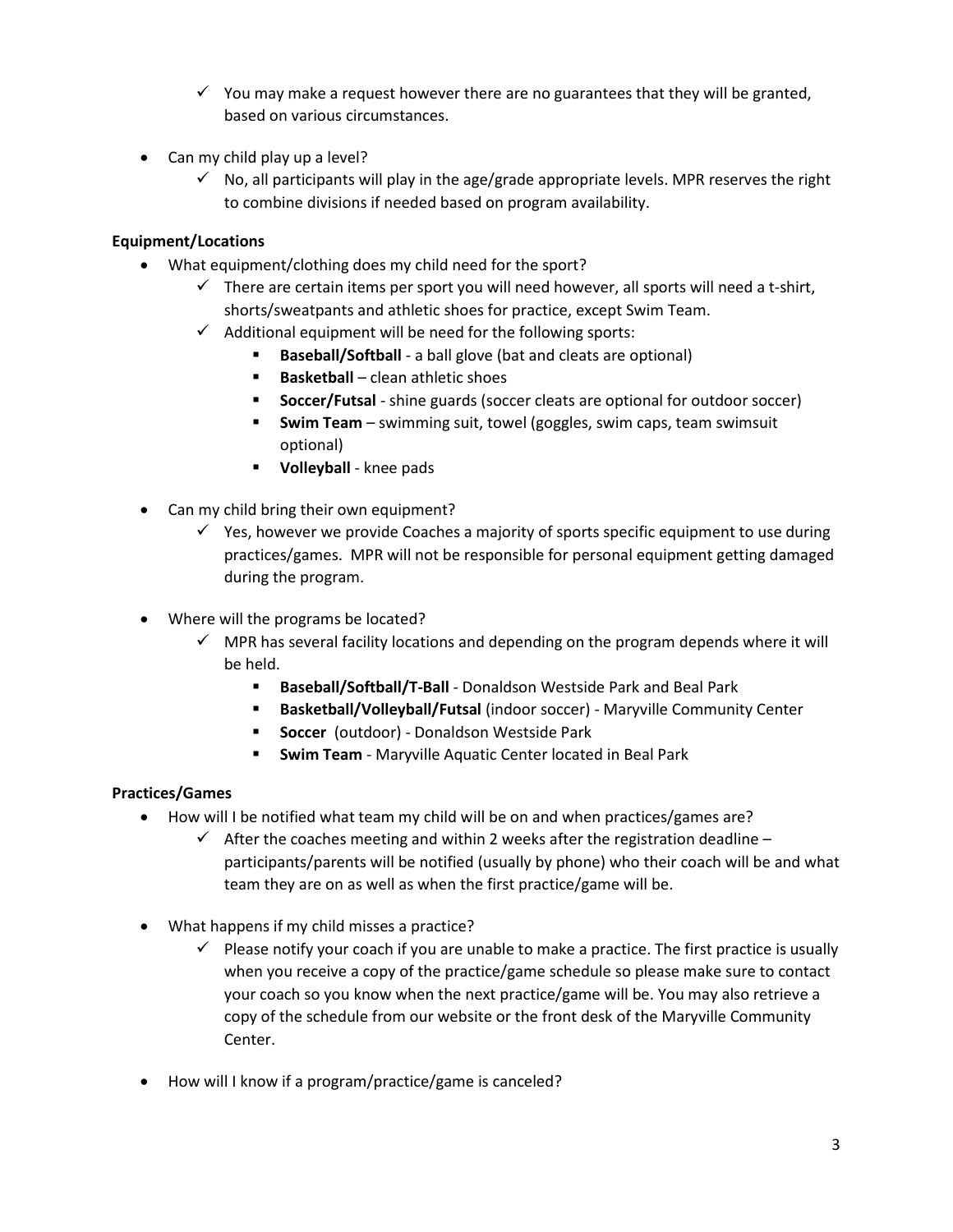- $\checkmark$  MPR will notify Coaches of any cancelation. MPR will utilize social media outlets such as Facebook, Twitter, and/or Instagram and also send out text alerts. To find out how to sign up for text alerts see the Registration section of the FAQ. MPR will also notify KNIM "The Ville" when possible.
- $\checkmark$  MPR will attempt to make all decisions on cancellations in a timely manner however; inclement weather is unpredictable and can pop up at any time in this area.

## **Sport Specific Questions**

- **Baseball/ Softball/T-Ball**
	- o Can my child play up a level? (Ex. Can they play coach pitch if they are 5?)
		- $\checkmark$  No, all participants will play in the age appropriate levels. MPR reserves the right to combine divisions if needed based on program availability.
	- o Can my child use his or her own helmet and bat?
		- $\checkmark$  Yes, however we do provide helmets to use during practices/games. MPR will not be responsible for personal equipment getting damaged during the program.

## **Basketball**

- o When are practices and games?
	- $\checkmark$  All practices and games will be in the evening at either 5:15 or 6:15. The first 2 weeks of the season will have practices which will be held on various days Monday - Friday. Games will be held on Mondays/ Thursdays for Girls and Tuesday/ Thursday for Boys
- o How do I find out who will be coaching my child?
	- $\checkmark$  You will receive a phone call within 2 weeks after registration deadline in regards to who your child's coach will be and when practice is
- o Can we switch teams if we don't like our coach?
	- $\checkmark$  No, once teams are made we do not move or switch participants. However, you should notify MPR about what the conflict is and we will attempt to address the issue with the coach.
- o How will I know what color shirt my child will have?
	- $\checkmark$  Colors will randomly be selected unless it is a sponsored program with shirts being distributed to participants during the first week of practice.
- o Do I need to remember my child's team name or color?
	- $\checkmark$  Schedules are given out with team numbers and the coach's last name (ex. 3. Smith) so it helps to remember the coach last name.
- o How do I know which court I'm on for practice/game?
	- $\checkmark$  You will be contacted with information on when the first practice will be. The night of your practice there will be court information sheets on the cork boards located in the gymnasium that will direct you to which court each team is practicing/playing on. Cork boards can be found on each court.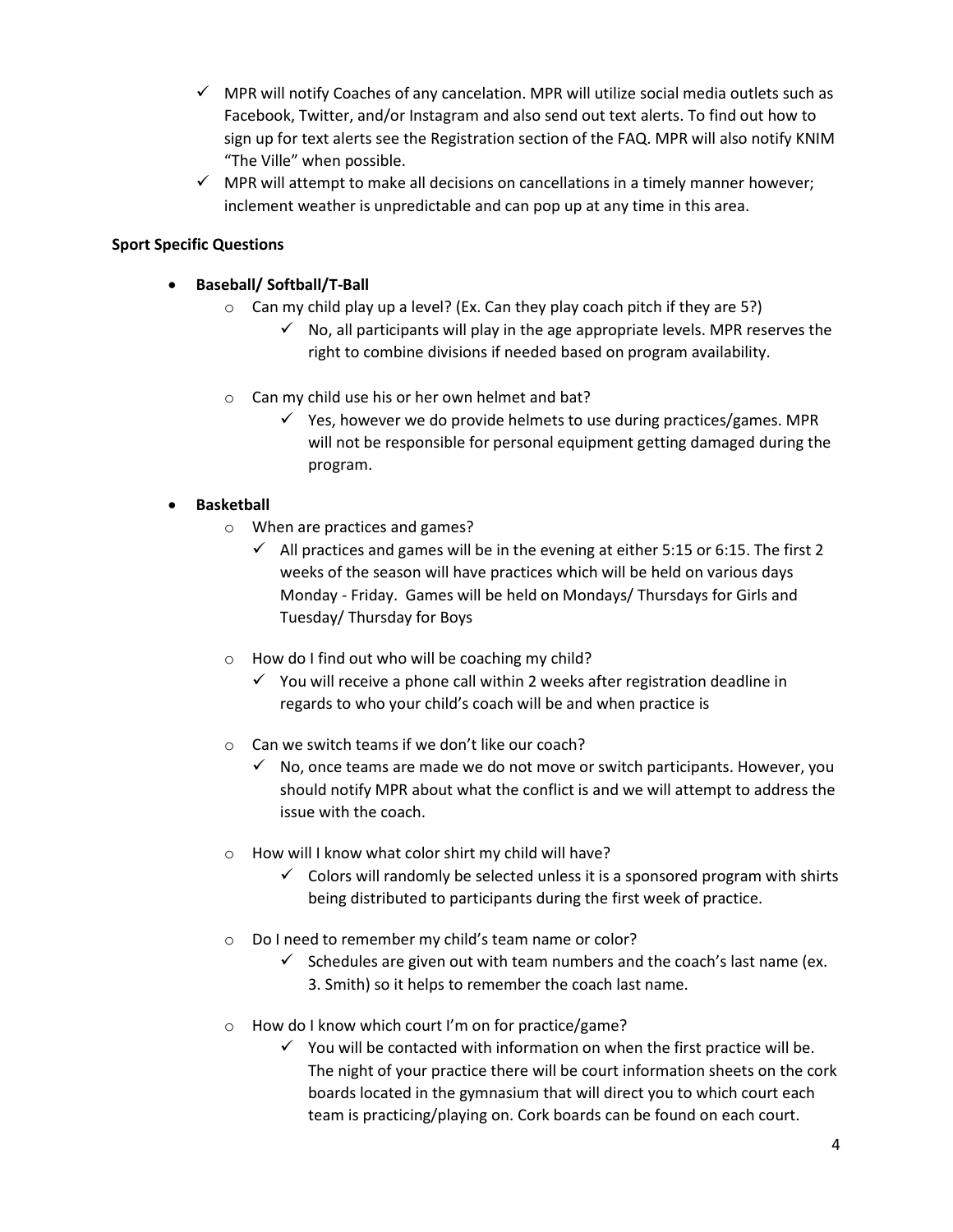- $\checkmark$  The first night of your child's practice a season/league schedules will be distributed with this information on it.
- **Soccer** (outdoor program)
	- o Are the practices and games at the same spot?
		- $\checkmark$  Yes, all practices and games are at Donaldson Westside Park.
	- o Will we have the same team in the fall and spring?
		- $\checkmark$  We will attempt to keep teams the same from the fall to the spring program.
	- o When are games and practices?
		- $\checkmark$  Practices will be held during the week and games will be held on Sat for the U6 and U8 age groups. U11 & U16 Co-Ed will have either Tues or Sat games. Coaches will have schedules for you at first practice.

#### **Swim Team**

- o Do I have to buy team apparel or suite?
	- $\checkmark$  No, all apparel is optional.
	- $\checkmark$  To participate in the program, participants only need a durable swim suite and towel. It is highly encouraged that participants also have a quality pair of goggles. As a convenience for parents' apparel such as suites, goggles, caps, towels and t-shirts are available for purchase.
- o Do I have to attend all of the meets?
	- $\checkmark$  No, all though we encourage participants to attend as many meets as possible, MPR realizes that most families have a busy summer schedule.
	- $\checkmark$  Participants/parents can pick and choose which meets to attend.
- o What is the difference between a Dual meet and an Invitational?
	- **Dual meets** usually occur during the weekdays and typically are between 2 swim organizations. These meets are included in the cost of registrations and participants will only receive ribbon awards for placement.
	- $\checkmark$  Invitational meets usually occur during the weekends and have multiple swim organizations attend (similar to a track meet). These meets require an additional \$10.00 fee and participants can receive ribbons and medal awards depending on overall scores and placement.
- o What events will my child be placed in?
	- $\checkmark$  Age division coaches will place participants into individual and relay events.
	- $\checkmark$  Events may vary week to week based on participant attendance for that meet.

## **Volleyball**

- o When are practices and games?
	- $\checkmark$  All practices and games will be in the evening at either 5:15 or 6:15. The first 2 weeks of the season will have practices which will be held on various days Monday - Friday. Games are usually held on Tuesdays for grades 5<sup>th</sup>-8th and Thursdays for 3<sup>rd</sup>-4<sup>th</sup>.